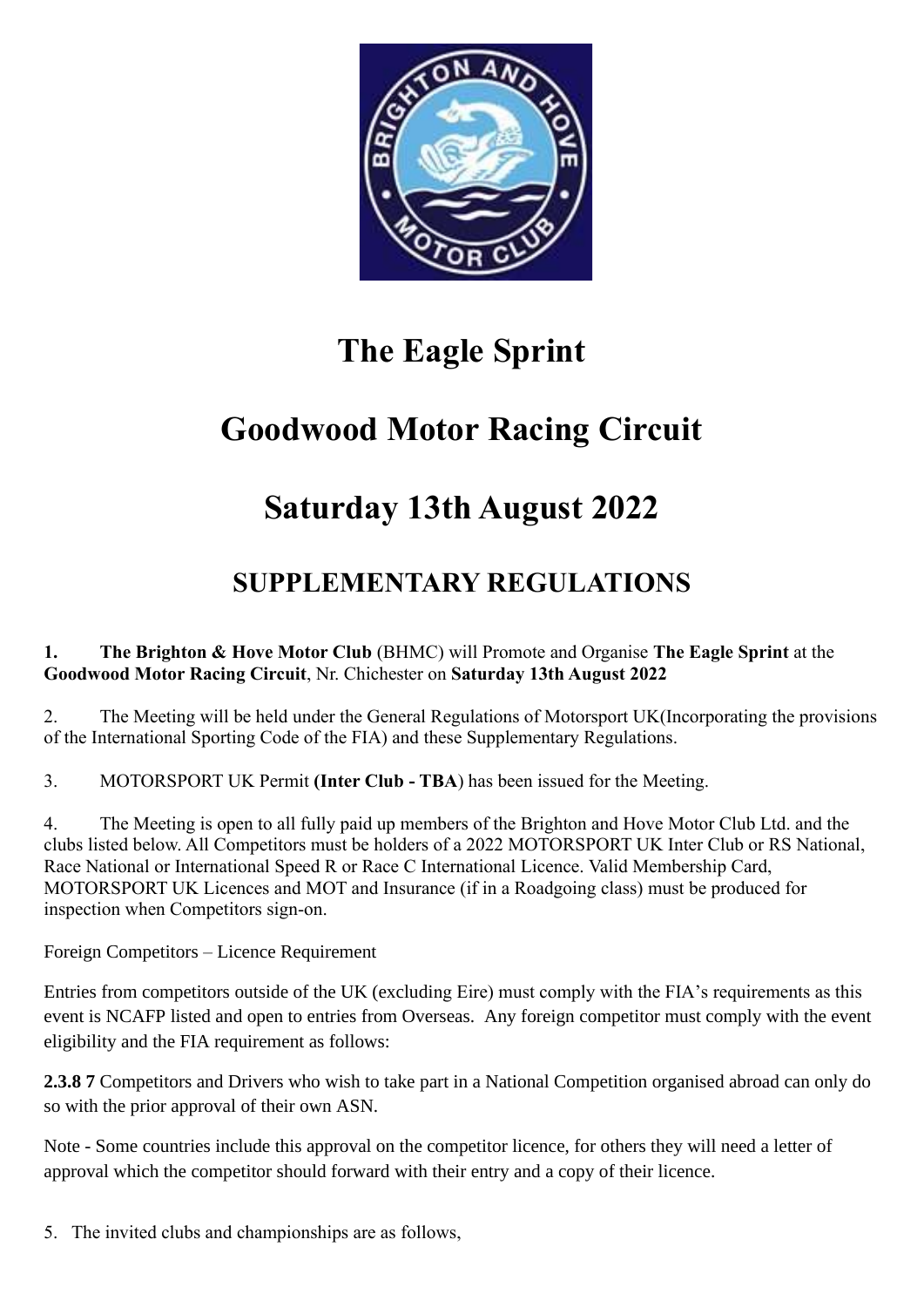Allard Owners Club, ACSMC Speed Championship, Aston Martin Owners Club, ASEMC, ASWMC, Austin Healey Club "Healeysport" Speed Championship, BARC SBD Speed Championship, Bentley Owners Club, Bristol Pegasus Motor Club, Bugatti Owners Club "Paul Matty Sportscars Classic Championship, BWRDC, Classic Marques, Croydon & District M.C, DEWS MC, Eastbourne & Ram M.C, Farnborough and District M C Gilbern Owners Club, Hagley & District Light Car Club, Harrow Car Club, Huddersfield Motor Club, Lancia Motor Club, MG Car Club, Midlands Automobile Club, Monoposto Racing Club, Morgan S.C.C, Nottingham Sports Car Club, Pre-War Austin Seven Club's "Bert Hadley Championship", Porsche Club GB, Stag Owners Club, Sevenoaks Motor Club, SDMC Speed League, TR Register, Tunbridge Wells Motor Club All Circuit Sprint Championship, TVR Car Club, Volvo Owners Club, WAMC, Woolbridge Motor Club, AEMC,Bognor Regis MC, BRMC, HSA, IOWCC, Sutton and Cheam, Lotus 7 Motor Club, 500 Owners Club, Lotus CupUK Speed Championship. Downton Motor Club

 $\,<$ 

6. The order of events and the timetable will be as follows:-

| $7.30$ am            | Start of Noise testing and Scrutineering. Scrutineering will be in your garage |
|----------------------|--------------------------------------------------------------------------------|
| $7.30$ am $-8.30$ am | Period for Competitors to walk the course.                                     |
| 9.00am               | Start of Timed Practice runs.                                                  |
| $10.30$ am approx.   | Competition Runs will be started as soon as practice has been completed.       |
| 4.30pm approx.       | Results declared & Presentation of Awards.                                     |

7. The length of the circuit is approximately 2.37 miles, tarmac surfaced with straights, left and right hand corners and a chicane.

8. Laps to be completed:-

Timed practice runs: 1 lap of the circuit

Competition runs: 3 runs 1 lap of the circuit per run

9. Timing will commence when the timing beam is broken from a standing start and end when cars break the finish line beam on completion of each lap.

10. Deleted.

11. Vehicle Eligibility:

All competing cars, equipment and documentation must be and remain in compliance with the 2022 MOTORSPORT UK Safety and the Technical Regulations for a Sprint Meeting and the class in which they are competing.

All cars must be fitted with a timing strut complying with S.10.9 All cars must have a rev counter for noise level checks. Tyre Warmers will not be permitted – there is no area for warming tyres

# **The maximum permitted exhaust noise levels at the Goodwood Motor Racing Circuit are 105dbs measured at 3/4 rpm – 101dbs at 10m for drive by checks.**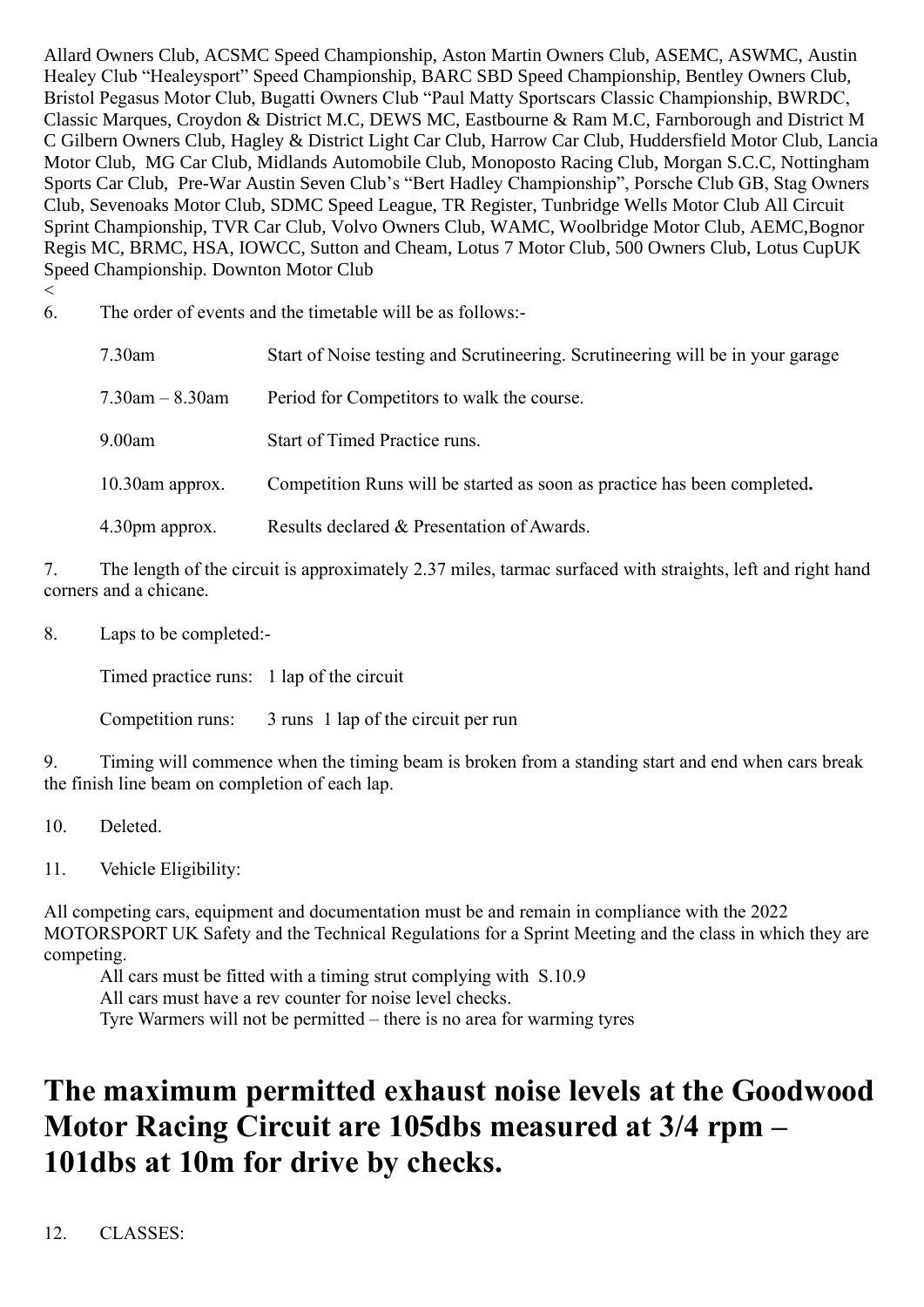Classes are as per the General Regulations (S10.10) with the exception of those specified for the invited clubs (TBA). By signing on for this event you acknowledge your acceptance of this.

Road-going Series Production & Specialist Cars (S10.11)  $C1 - Up$  to 1400cc C2 – 1401cc to 2000cc  $C3 - 2001$  cc to 3500cc C4 – Over 3500cc Modified Series Production Cars & Modified Specialist Cars (S13)  $C5 - Up$  to 2000cc C6 – Over 2000cc Sports Libre Cars  $C7 - Up$  to 1600cc C8 – Over 1600cc Racing Cars. C9 - Up to 1099cc C10- 1100cc to 2000cc Invited Clubs  $C11 - TBA$  $C12 - TBA$ C13 - TBA C14 - TBA

Cars with Forced Induction will have an engine equivalence as per S.10.4.1. of the 2022 MOTORSPORT UK Yearbook

Cars in the Sports Libre classes must be in compliance with S.7.1.5.1

Any driver competing in a Racing or Sports Libre car manufactured after 31/12/60 of more than 2000cc (or 1428cc if forced induction), must hold a RS National or Race National (S.7.1.5.1) licence unless the car is currently licensed for use on the Public Highway, and competes in the event in road legal condition.

13. Awards

Fastest Time of the Day Fastest B&HMC member Fastest Porsche of the Day Fastest V8 powered car Fastest Motorcycle Powered Car Fastest Lady

Other trophies will be presented to all Class Winners and 2nd in classes with 6 or more entries and 3rd in class if 10 entries or more. All Trophies to be kept by the winners.

14. Entries:

The entry fee for the meeting is £140 per driver.

The entry list will be opened on publication of these SRs and will be closed on Saturday 23rd July 2022.

The maximum number of entries to be accepted is 115. The minimum entry for the meeting is 50 and the minimum for a class is 3. If the minimum entry figures are not reached the Organisers have the right to cancel the meeting or amalgamate classes at their discretion.

# **All entries must be made online**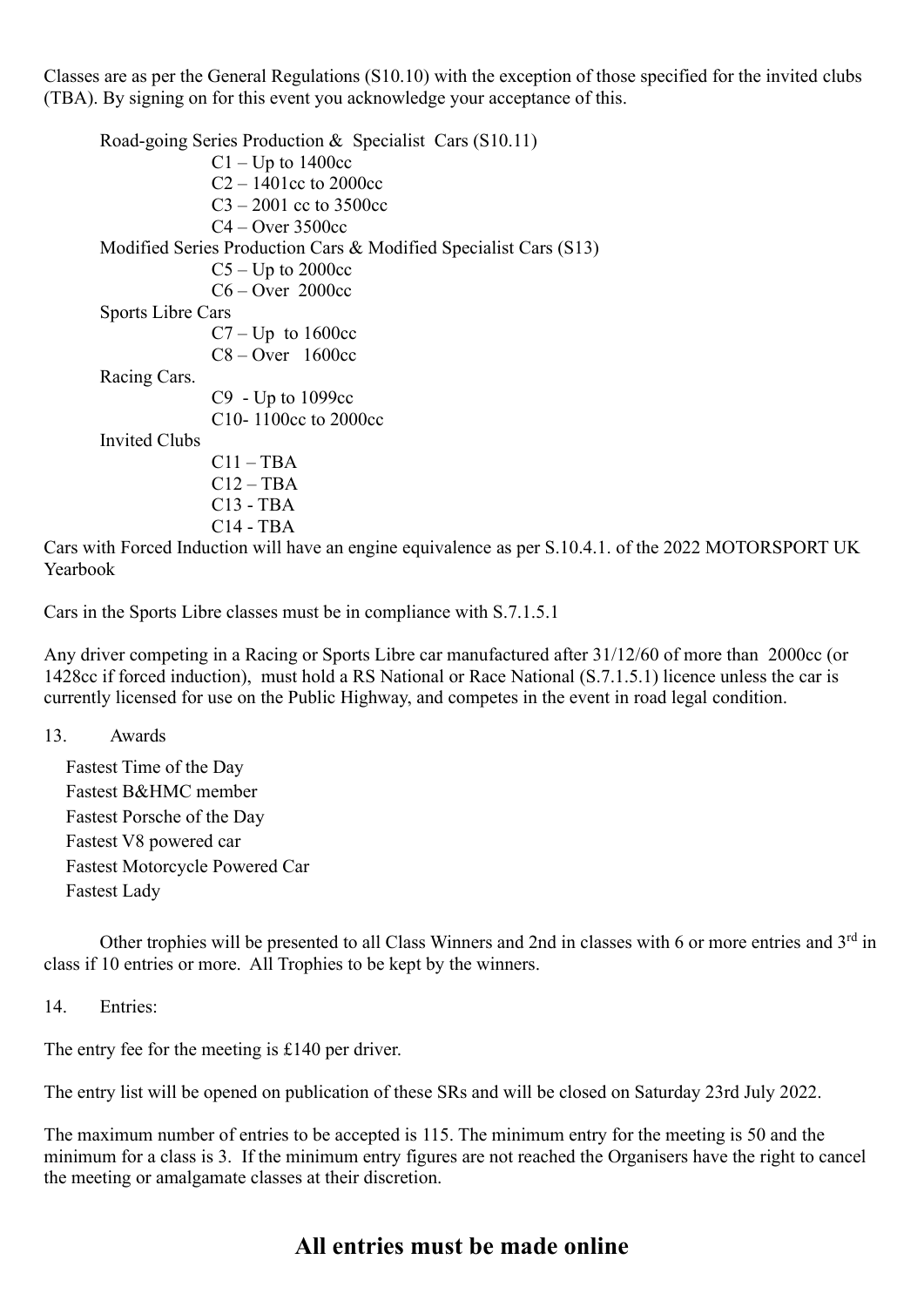# **Online entries can be paid via Paypal or Credit Card**

Entries will be administered by

#### **Mrs Margaret Watts, 22 Fry Crescent, Burgess Hill, West Sussex – RH15 8TP. Telephone: 07843 136006 – no calls after 9.00pm.**

#### **Email – bhmc.entries@btinternet.com**

Separate Entry are to be submitted for each driver. A maximum of two entries for the same car will be permitted, and competitors may submit entries for a maximum of two cars, provided they are being entered for different classes.

All entries will be acknowledged and accepted in order of receipt, subject to Entrant, Driver and vehicle eligibility.

Entry fee refunds **(minus a £20 administration fee)** will be given if notification of withdrawal is made in writing no later than **seven clear days** before the date of the event. No refunds will be given if a competitor or vehicle is found to be ineligible or excluded.

#### **Certificates, signed by the MOTORSPORT UK timekeeper, with best times set for the event will be made out for competitors at an additional cost of £20, provided these are applied and paid for when entering.**

15. Officials:

| <b>MOTORSPORT UK Steward:</b>    | <b>TRA</b>                                      |
|----------------------------------|-------------------------------------------------|
| Club Stewards:                   | <b>TBA</b>                                      |
| Clerk of the Course:             | <b>Tony Watts</b>                               |
| Deputies                         | Darrell Cook                                    |
| Secretary of the Meeting         | <b>Margaret Watts</b>                           |
| <b>Chief Scrutineer</b>          | TBA                                             |
| <b>Environmental Scrutineer:</b> | Appointed by the Goodwood Motor Racing Circuit. |
| Chief Timekeeper:                | <b>TSL</b>                                      |
| Chief Medical Officer:           | <b>TBA</b>                                      |
| Rescue Unit                      | <b>TBA</b>                                      |
| Judges, Observers & Marshals     | <b>TBA</b>                                      |
| Results:                         | <b>TSL</b>                                      |
| Chief Marshal                    | TBA                                             |

16. Provisional Results will be available on line via TSLwebsite / live timing

Results will become Final 30 minutes after being displayed if there are no outstanding judicial decisions that would affect the results. Copies of the results will be posted on the BHMC website (http://www.brightonandhovemotorclub.co.uk) within fourteen days of the meeting.

17. All Protests and Appeals are to be made in accordance with Section C.51...

18. Other event procedure SRs:

18.1. The Organisers will allocate where competitors are to park in the Paddock Enclosures. Competitors must not park any vehicles on the grass verges, block the entrances/exits to the covered Paddock Bays, or obstruct access to any of the premises at the venue. No competitors, other persons or vehicles (other those authorised by the Organisers) are permitted in the Pit-lane.

18.2. Competitors may walk the course between 7.30 - 8.30 am.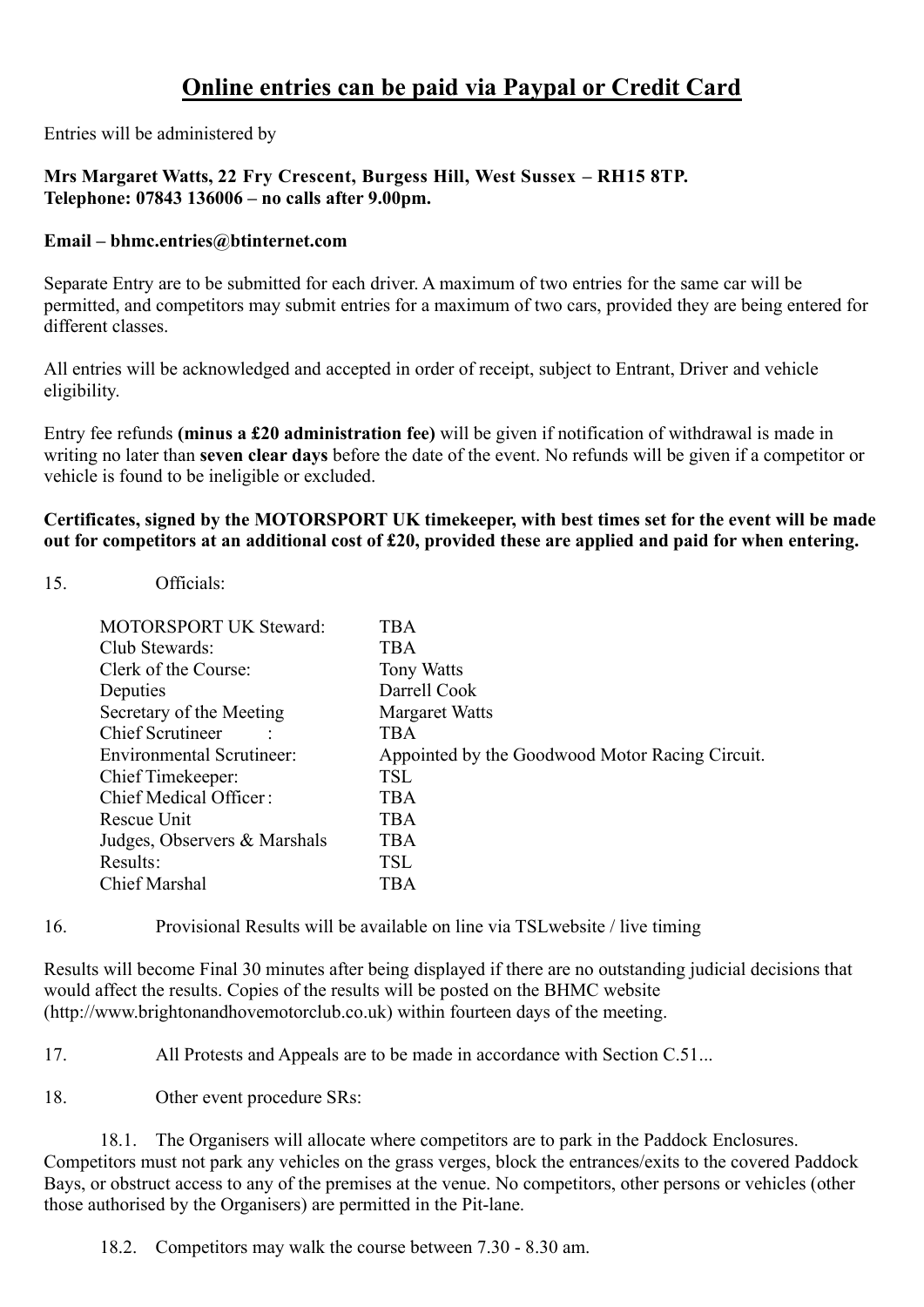18.3 Competitors must provide their own vehicle identification numbers in compliance with MOTORSPORT UK Regulations. These are to be fitted both sides of the cars. For timed practice and event runs the numbers on any 2-Driver cars must clearly identify which competitor is to be timed, by having the numerals of the other driver removed or masked out.

18.4. Practice runs may be completed in random order, when competitors are ready to do so. Event runs will be completed in class order. For practice and event runs up to five cars will be lined up to be released individually at intervals and in a seeded order determined by the Organisers. Changeovers between drivers sharing cars are to be made as instructed by the event Officials

#### **18.5. Overtaking is not permitted. Competitors who are baulked by a slower driver or slowed by another drivers' incident may submit claims for a re-run direct to the Clerk of the Course. The Clerk of the Course will only sanction re-runs for drivers whose runs are deemed to have been affected by other competitors.**

18.6. If, during any practice or event runs a vehicle leaves or stops on the circuit for any reason, the competitor concerned must not re-start or return to the circuit to complete that run. If a vehicle is not totally disabled, and it is safely possible to do so, the competitor concerned should move the vehicle off the circuit to a place of safety, and the driver should go to a safe position behind a barrier to await recovery or return to the start when instructed to do so by a Marshal or Official.

18.7. Three flags will be displayed at this meeting; The RED FLAG and a Chequered Flag as well as yellow flags to indicate where competitors should leave the circuit

#### . **If Red Flags are displayed at any point(s) around the circuit all drivers must reduce the speed of their Vehicle and return to the start. Competitors who overtake other moving vehicles or fail to comply with flag signals or any instructions from Officials or Marshals are liable to be fined or excluded.**

# **The Chequered Flag will be displayed at the finish on conclusion of each drivers lap**

18.8 Competitors are reminded of MOTORSPORT UK regulation S.9.1.7 with regard to vehicle log books

# **No log book – NO RUN**

18.9. All Clothing must comply with the MOTORSPORT UK 2022 Year Book S.9.2.1. Overalls, Helmet plus GLOVES.

18.10 Copies of the BHMC Health & Safety policy is available to all competitors at signing on

18.11 Changes to these Supplementary Regulations and Classes will be posted as a Bulletin at the entrance to the Jackie Stewart Pavillion. By signing-on, competitors will be deemed to have accepted the changes indicated on the Bulletin notice.

#### 19. Cancellation

In the unlikely event of cancellation of the event, and if the cause is outside of the control of the BHMC, then it is clearly understood that there will be no refund of any monies paid to BHMC in relation to the event and the Entrant / Competitor acknowledges that.

BHMC has no liability for any incurred expenses whether incurred directly or indirectly, which will not be reimbursed in any circumstances. Expenses for these purposes include, but are not limited to, any loss of income, profit or other financial implication such as expenses.

BHMC recommends that cancellation insurance is considered by all Entrants / Competitors.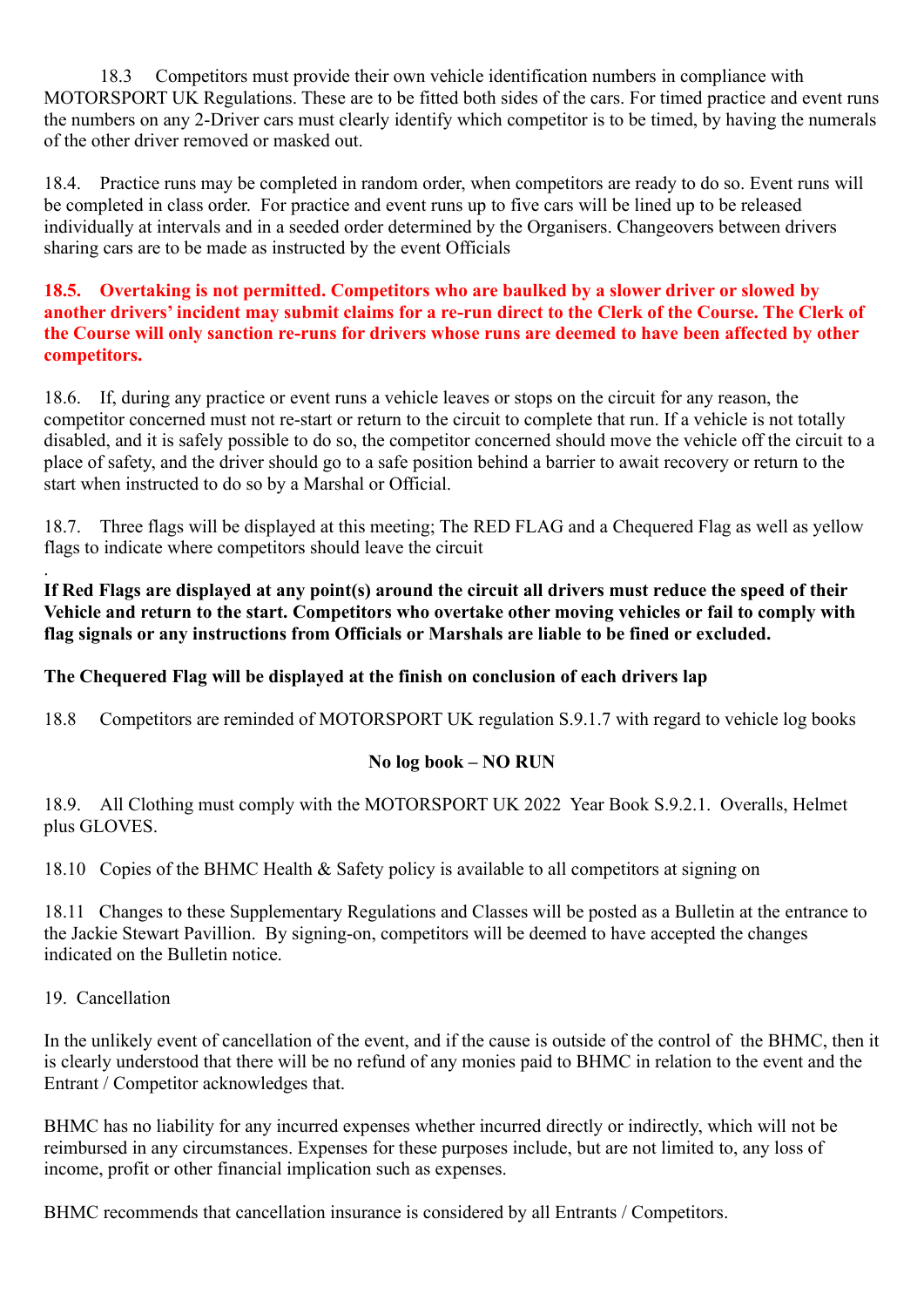### **THE MOTORSPORT UK HAS LAUNCHED A "RESPECT" INITIATIVE TO IMPROVE RELATIONSHIPS. BHMC SUPPORT THIS INITIATIVE AND EXPECT ALL OFFICIALS AND COMPETITORS TO ABIDE BY IT**

#### **-------------------------------------------------------------------------------------------------------------------------------------- GOODWOOD MOTOR CIRCUIT HEALTH & SAFETY GUIDANCE NOTES FOR USE BY ENTRANTS / COMPETITORS AND ALL HIRERS OF THE MOTOR CIRCUIT**

**In order to meet our obligation under the Health and Safety at Work Act 1974 and applicable Health & Safety Regulations, the Goodwood Estate Company Limited has a duty to ensure a safe environment for all its employees, visitors and contractors. This legislation also places a duty on you to carry out your undertaking in a safe manner so as not to cause harm or injury to yourself or others affected by your undertaking. The following is a summary of guidance notes, which may assist you in achieving this.** 

# **1 STORAGE AND USE OF PETROLEUM**

i. All petroleum spirit must be stored in metal containers complying with the relevant British Standard, away from any source of ignition, and, if on site for an event, in the designated fuel storage area.

ii. All containers must be clearly and indelibly marked "Petroleum Spirit – Highly Flammable".

iii. All empty containers must be removed from the venue after the event.

iv. Petrol is to be used as a fuel only, and not for any other purpose.

v. All vehicle refuelling is to take place in the open air and in the refuelling area. No refuelling can take place in your paddock shelter. Under certain circumstances, and with prior permission from the motor circuit/organisers, limited refuelling may be allowed in the assembly area. A 'No Smoking' order must be enforced by the person in charge of the refuelling process.

vi. Your attention is drawn to the Petroleum (Consolidation) Act 1928, and the Petroleum Spirit (Motor Vehicles) Regulation 1929. Petroleum spirit (plastic containers) regulations 1982.

vii. Competitors and entrants are reminded that no fuel is available for sale at the Goodwood Motor Circuit, and that competitors should bring enough fuel with them to complete their event, including any free practice, official practice and their race, and perhaps an handicap race as well (optional, if eligible).

# **2 HAZARDOUS SUBSTANCES**

i. Some vehicle parts, for example brake and clutch linings, contain asbestos. Entrants are encouraged to use non-asbestos substitutes wherever possible. Where asbestos is used, every effort should be used to prevent asbestos dusting getting into the air.

ii. Some mineral oils may cause skin cancer. Prolonged contact should therefore be avoided wherever possible. Where contact does occur any contamination should be washed off immediately. The wearing of contaminated clothing (including overalls) should also be avoided.

iii. Various other substances may cause disease or ill health even after very short exposures. Manufacturers and suppliers of such substances are obliged to provide customers with information about the possible harmful effects of their products upon request.

iv. Where any person is at work, the requirements of the Control of Substances Hazardous to Heath (COSHH) Regulations 1994, must be complied with. Where elimination of the risk is not possible, suitable personal equipment/clothing should be worn.

v. The Manufacturer recommendations or FIA Appendix K Regulations must always be complied with when selecting vehicle parts.

# **3 ELECTRICAL SAFETY**

i. All electrical equipment must be maintained in a safe condition suitable for the purpose.

ii. Extensions leads/cables should be flexible and not of semi-rigid cable of the type used for household wiring. Neoprene covered cable will resist damage by oil.

iii. A residual circuit breaker should be used for all electrical equipment connected to 240 volt mains.

iv. Hand tools should preferably be of the "double insulated" or "all insulated" type.

v. Electrical equipment and hand tools should not be used where inflammable vapours may be present, for example where fuel is being stored or refuelling is taking place.

vi. Where any person is at work the requirements of the

Electricity at Work Regulations 1989 must be complied with.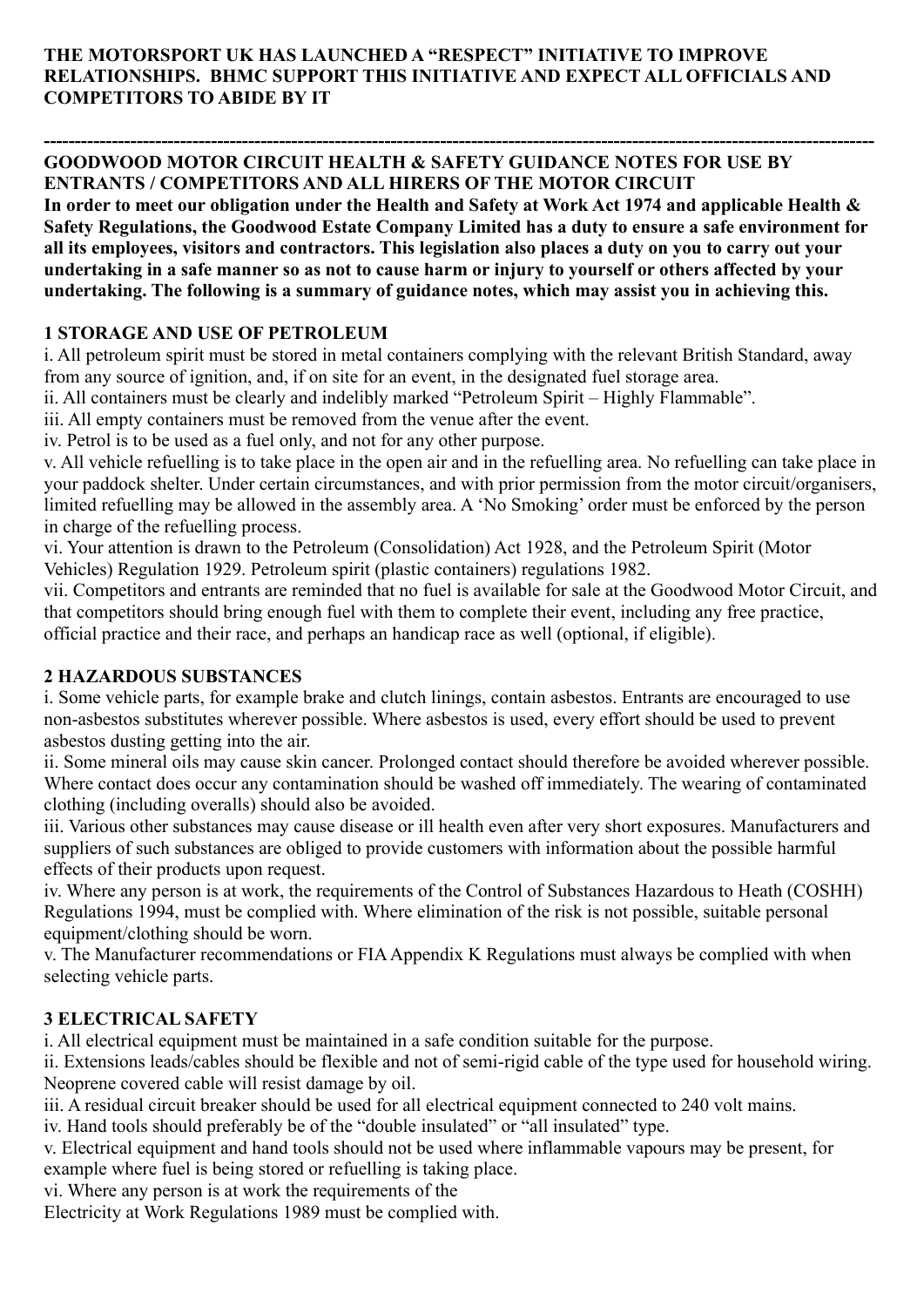### **4 FIRE PRECAUTIONS**

i. Smoking is prohibited in all pit shelters/garages, the paddock and assembly areas, and in the pit lane.

ii. All potential sources of ignition should be kept away from petroleum spirit and vapours.

iii. The lighting of barbecues is prohibited in the paddock and pits area.

iv. All teams should carry a suitable fire extinguisher in accordance with the MOTORSPORT UK and ACU regulations.

v. Fire extinguishers should not be removed from fire points unless they are to be used on a fire.

vi. All fires must be reported immediately to an official or member of the venue management.

vii. Teams are encouraged to train their members in the correct use of fire extinguishers.

viii. All fire notices and orders to evacuate must be complied with.

# **5 COMPRESSED GAS EQUIPMENT**

i. Air blasts from the over inflation of tyres can cause injury. Tyres should therefore not be inflated to pressures above the manufacturer's recommendations.

ii. All airlines should be in good condition and inspected regularly.

iii. Always stand clear when inflating tyres.

iv. Any form of horseplay involving compressed air or gas is prohibited. v. Compressed gas cylinders should be stored in accordance with the relevant working practices. vi. Where any person is at work the requirements of the Pressure Systems and Transportable Gas Containers Regulations 1989, must be complied with.

# **6 LIFTING EQUIPMENT**

i. Vehicles should only be raised on jacks which are in good condition, and rated to lift the vehicle's weight safely.

ii. Jack vehicles only on level undamaged floors.

iii. Use the hand brake and/or chocks to stop the vehicle moving.

iv. Jacks should only be used for lifting the vehicle. Axle stands should always be used to support the vehicle weight in conjunction with a jack.

v. Vehicle engines should not be run under any circumstances whilst the weight of the vehicle is supported by axle stands or jacks.

vi. All equipment must be inspected prior to use and operated by a competent person.

# **7 GENERAL WORKING PRACTICES**

i. All working areas should be kept clean and tidy, and any waste should be removed and placed in the containers provided. All spillages should be cleaned up immediately.

ii. All trailing wires and hoses should not be allowed to create a trip hazard.

iii. Whenever vehicle engines are being run, adequate ventilation must be ensured.

iv. All safety notices must be complied with.

v. Any person carrying out work must ensure that they adopt safe working practices at all times, and comply with any relevant statutory provision and/or published guidance.

vi. Children under the age of 16 are not allowed in the pits area or pit lane, nor in infield areas except in designated spectator areas.

# **8 NOISE**

i. Exposure to excessive noise may result in hearing loss or other complaints. These may be short term, or, after repeated exposure, permanent causing noise induced hearing loss.

ii. All persons should avoid being exposed to excessive noise, and where this is unavoidable, they should wear ear plugs or defenders to the appropriate British Standards.

iii. Where any person is at work, the requirements of the Noise at Work Regulations 1989 must be complied with.

# **9 MANUAL HANDLING OF LOADS**

i. Lifting, carrying and propelling loads by bodily force is a major cause of injuries. All teams are encouraged to train their members in safe manual handling techniques.

ii. Where any person is at work the requirements of the Manual Handling of Loads Regulations 1992 must be complied with.